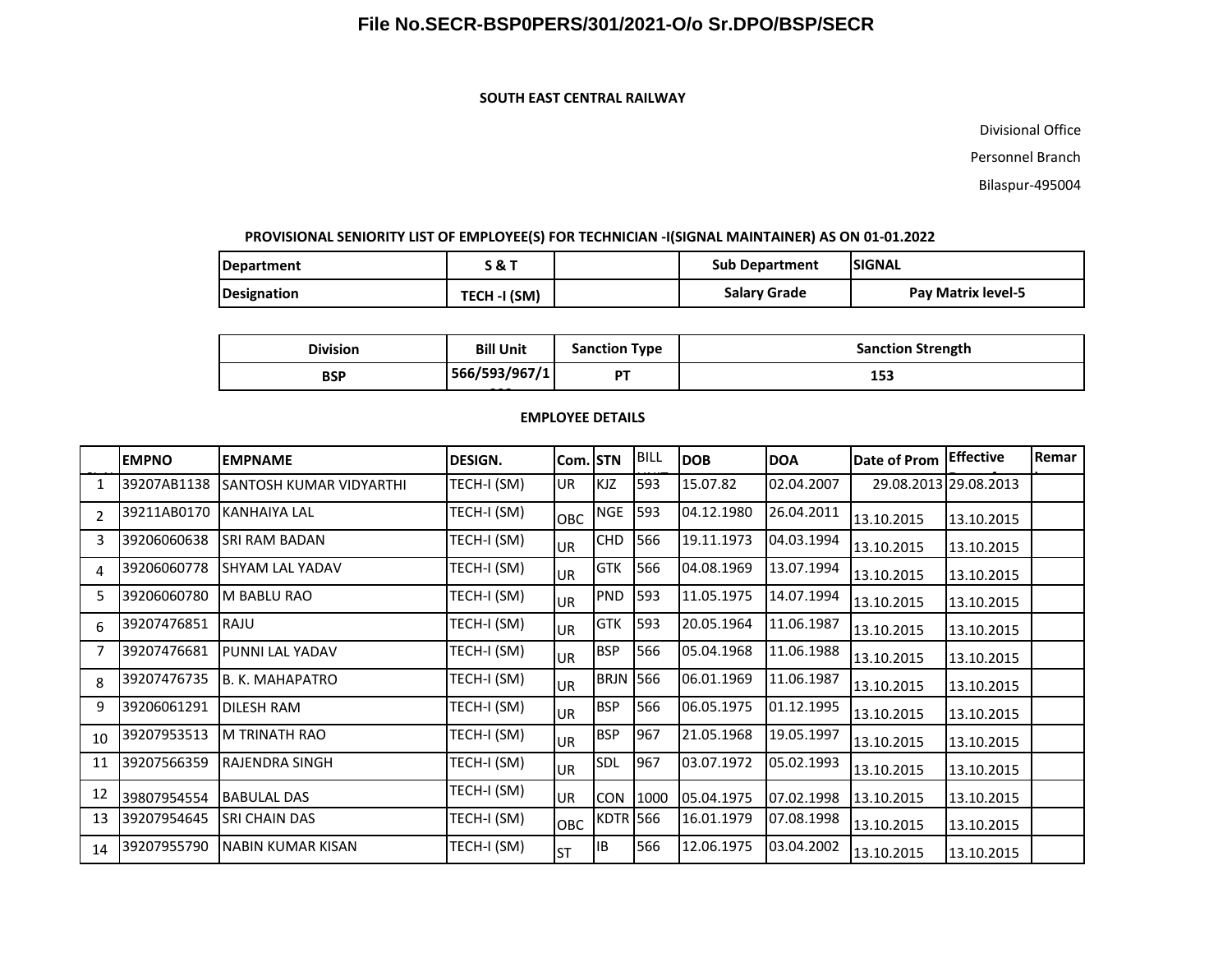| 15 | 39207955984 | <b>VINOD KUMAR BAGHADE</b>   | TECH-I (SM) | <b>ST</b> | <b>KRBA 566</b>     |      | 09.12.1983 | 14.01.2003 | 13.10.2015 | 13.10.2015 |  |
|----|-------------|------------------------------|-------------|-----------|---------------------|------|------------|------------|------------|------------|--|
| 16 | 39204AB0702 | K. K. RATHORE                | TECH-I (SM) | <b>UR</b> | CPH                 | 566  | 25.071978  | 06.02.2004 | 13.10.2015 | 13.10.2015 |  |
| 17 | 39204AB0263 | NILAMBER MUNDA               | TECH-I (SM) | ST        | <b>KHS</b>          | 566  | 28.04.1979 | 01.03.2004 | 13.10.2015 | 13.10.2015 |  |
| 18 | 39211AB0137 | <b>SHYAM KR SINHA</b>        | TECH-I (SM) | <b>UR</b> | MDGF <sub>593</sub> |      | 30.03.1980 | 26.04.2011 | 26.10.2016 | 26.10.2016 |  |
| 19 | 39212AB0674 | RIZWAN ULLAH ANSARI          | TECH-I (SM) | UR        | <b>KRBA 566</b>     |      | 08.02.1981 | 27.08.2012 | 26.10.2016 | 26.10.2016 |  |
| 20 | 39212AB0668 | <b>BIRAT SUNA</b>            | TECH-I (SM) | SC        | <b>BRND 593</b>     |      | 04.03.1983 | 27.08.2012 | 26.10.2016 | 26.10.2016 |  |
| 21 | 39212AB0669 | <b>SUCHIT KUMAR</b>          | TECH-I (SM) | OBC       | <b>KHS</b>          | 566  | 12.06.1985 | 27.08.2012 | 26.10.2016 | 26.10.2016 |  |
| 22 | 39212AB0670 | PURUSHOTTAM KANWAR           | TECH-I (SM) | <b>ST</b> | <b>HGR 566</b>      |      | 08.09.1984 | 24.10.2012 | 26.10.2016 | 26.10.2016 |  |
| 23 | 39212AB0671 | PANKAJ KUMAR                 | TECH-I (SM) | OBC       | TGQ                 | 593  | 19.01.1979 | 27.08.2012 | 26.10.2016 | 26.10.2016 |  |
| 24 | 39213AB0129 | <b>VIKASH KUMAR</b>          | TECH-I (SM) | OBC       | KOI                 | 593  | 12.02.1986 | 29.01.2013 | 26.10.2016 | 26.10.2016 |  |
| 25 | 39213AB0128 | <b>BAIDHAR JENA</b>          | TECH-I (SM) | UR        | <b>KRBA 566</b>     |      | 12.04.1981 | 06.02.2013 | 26.10.2016 | 26.10.2016 |  |
| 26 | 39213AB0127 | PRAFULLA CHANDRA PARIDA      | TECH-I (SM) | OBC       | <b>BPH</b>          | 566  | 11.06.1976 | 06.02.2013 | 26.10.2016 | 26.10.2016 |  |
| 27 | 39210NE0182 | <b>BIRENDRA KUMAR</b>        | TECH-I (SM) | OBC       | APR                 | 593  | 15.01.1976 | 08.04.2013 | 26.10.2016 | 26.10.2016 |  |
| 28 | 39209AB0493 | DHARMENDRA KUMAR             | TECH-I (SM) | UR        | <b>KRBA 566</b>     |      | 08.02.1987 | 15.12.2009 | 26.10.2016 | 26.10.2016 |  |
| 29 | 39206060640 | <b>GOPAL KU RAKHSHIT</b>     | TECH-I (SM) | <b>UR</b> | <b>SBRA</b> 593     |      | 06.06.1967 | 11.04.1994 | 26.10.2016 | 26.10.2016 |  |
| 30 | 39206060511 | D P YADAV                    | TECH-I (SM) | <b>UR</b> | CHD                 | 967  | 09.11.1993 | 10.03.1971 | 26.10.2016 | 26.10.2016 |  |
| 31 | 39207954414 | SANJOG KUMAR AGRAWAL         | TECH-I (SM) | UR        | JDI                 | 566  | 07.10.1978 | 18.10.1997 | 26.10.2016 | 26.10.2016 |  |
| 32 | 39805831581 | CHAMAN LAL                   | TECH-I (SM) | <b>UR</b> | <b>PROJ</b>         | 1000 | 01.10.1975 | 01.12.1996 | 26.10.2016 | 26.10.2016 |  |
| 33 | 39204AB0025 | <b>NAVEEN KUMAR BHOI</b>     | TECH-I (SM) | SC        | <b>KLTR 593</b>     |      | 11.06.1975 | 06.02.2004 | 26.10.2016 | 26.10.2016 |  |
| 34 | 39204AB0892 | M K SINGH SANDILYA           | TECH-I (SM) | <b>ST</b> | <b>ABKP 593</b>     |      | 01.07.1975 | 06.02.2004 | 26.10.2016 | 26.10.2016 |  |
| 35 | 39204AB0023 | S.B.GOSWAMI                  | TECH-I (SM) | <b>UR</b> | <b>CPH</b>          | 566  | 01.07.1975 | 06.02.2004 | 26.10.2016 | 26.10.2016 |  |
| 36 | 39204AB0377 | K. RAKESH                    | TECH-I (SM) | <b>UR</b> | <b>BSP</b>          | 566  | 24.03.1980 | 10.02.2004 | 26.10.2016 | 26.10.2016 |  |
| 37 | 39204AB0753 | <b>VIPENDRA KUMAR TIWARI</b> | TECH-I (SM) | UR        | APR                 | 967  | 08.03.1977 | 06.02.2004 | 26.10.2016 | 26.10.2016 |  |
| 38 | 39204AB0028 | LAXMAN VISWAKARMA            | TECH-I (SM) | <b>UR</b> | <b>BSP</b>          | 566  | 9.071973   | 06.02.2004 | 26.10.2016 | 26.10.2016 |  |
| 39 | 39204AB0265 | <b>SURESH YADAV</b>          | TECH-I (SM) | OBC       | <b>BSP</b>          | 566  | 24.06.1973 | 06.02.2004 | 26.10.2016 | 26.10.2016 |  |
| 40 | 39204AB0026 | <b>ANURAG SHEKHAR</b>        | TECH-I (SM) | <b>UR</b> | GTW                 | 566  | 26.06.1980 | 10.02.2004 | 26.10.2016 | 26.10.2016 |  |
| 41 | 39204AB0105 | <b>DINESH SINGH</b>          | TECH-I (SM) | <b>UR</b> | <b>CHDX 967</b>     |      | 03.06.1976 | 11.02.2004 | 26.10.2016 | 26.10.2016 |  |
| 42 | 39204AB0266 | UJIT RAM KAIWART             | TECH-I (SM) | OBC       | BIG                 | 593  | 10.04.1973 | 18.02.2004 | 26.10.2016 | 26.10.2016 |  |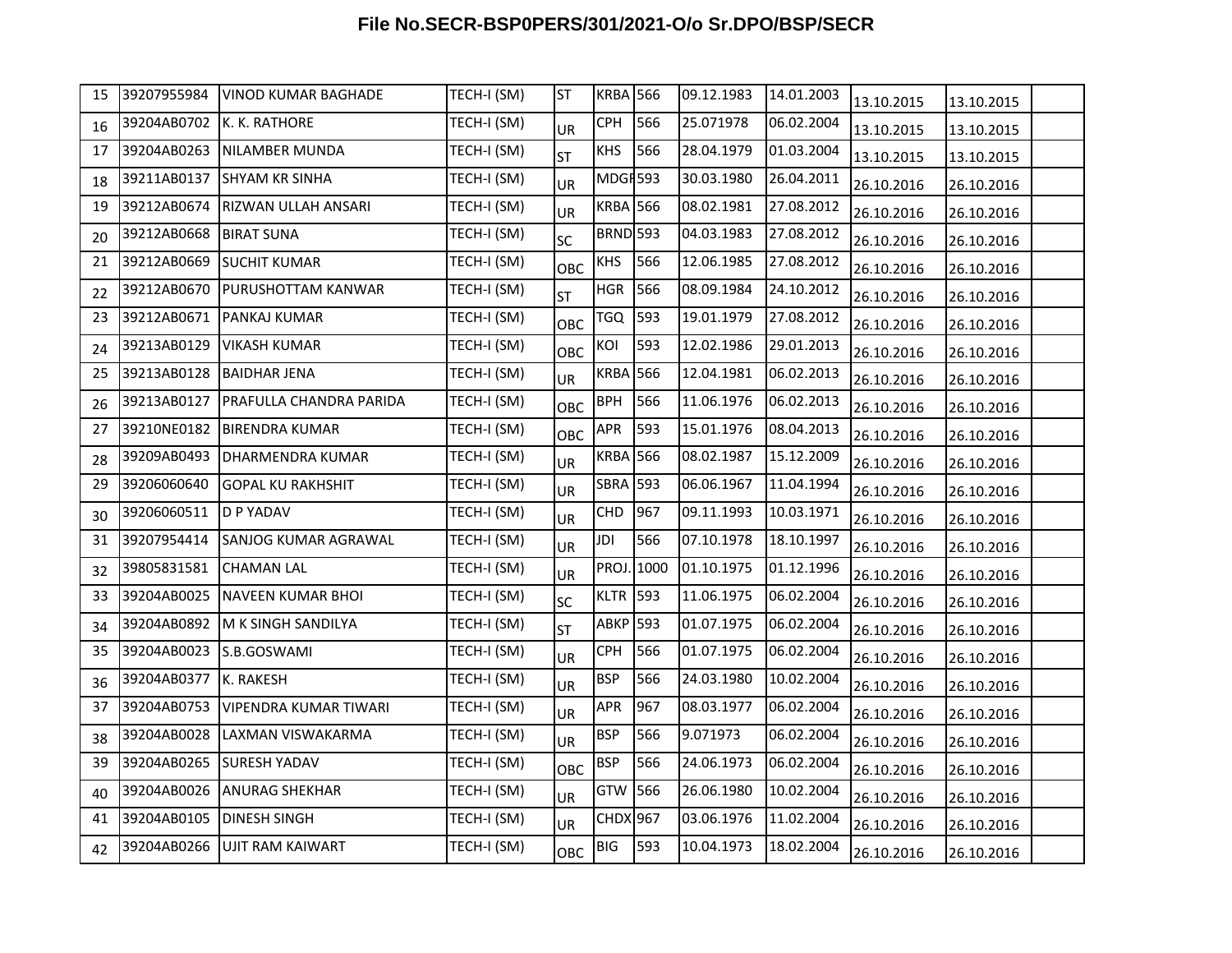| 43 | 39204AB0698 VICTER PAUL |                                  | TECH-I (SM) | <b>UR</b>  | <b>KRBA 566</b> |      | 24.02.1979 | 16.02.2004 | 26.10.2016 | 26.10.2016 |  |
|----|-------------------------|----------------------------------|-------------|------------|-----------------|------|------------|------------|------------|------------|--|
| 44 | 39204AB0094             | RAJESH KUMAR SHARMA              | TECH-I (SM) | UR         | <b>BHTK</b> 593 |      | 02.07.1977 | 17.02.2004 | 26.10.2016 | 26.10.2016 |  |
| 45 | 39204AB0104             | MAHIPAL YADAV                    | TECH-I (SM) | OBC        | JLW             | 967  | 15.09.1968 | 11.03.2004 | 26.10.2016 | 26.10.2016 |  |
| 46 | 39214AB0108             | BINAY KUMAR SAHOO                | TECH-I (SM) | OBC        | IB              | 566  | 25.05.1980 | 24.01.2014 | 29.12.2017 | 29.12.2017 |  |
| 47 | 39214AB0107             | <b>BALRAM KHATAI</b>             | TECH-I (SM) | <b>UR</b>  | KGS             | 593  | 02.02.1987 | 24.01.2014 | 29.12.2017 | 29.12.2017 |  |
| 48 | 39214AB0105             | <b>PANKAJ KUMAR SINGH</b>        | TECH-I (SM) | UR         | <b>CPH</b>      | 566  | 13.07.1986 | 24.01.2014 | 29.12.2017 | 29.12.2017 |  |
| 49 | 39214AB0109             | <b>FIROJ KUMAR SAPREY</b>        | TECH-I (SM) | <b>SC</b>  | <b>BSP</b>      | 566  | 23.07.1985 | 24.01.2014 | 29.12.2017 | 29.12.2017 |  |
| 50 | 39214AB0100             | <b>JITENDRA KUMAR</b>            | TECH-I (SM) | OBC        | <b>BRH</b>      | 593  | 15.12.1987 | 24.01.2014 | 29.12.2017 | 29.12.2017 |  |
| 51 | 39214AB0101             | <b>AMIT KUMAR</b>                | TECH-I (SM) | <b>SC</b>  | <b>SLKR 593</b> |      | 01.01.1984 | 24.01.2014 | 29.12.2017 | 29.12.2017 |  |
| 52 | 39204AB0754             | DINESH KUMAR                     | TECH-I (SM) | <b>UR</b>  | <b>BSP</b>      | 566  | 25.12.1975 | 05.03.2004 | 29.12.2017 | 29.12.2017 |  |
| 53 | 39204AB1371             | SANDEEP TIWARI                   | TECH-I (SM) | <b>UR</b>  | <b>SJQ</b>      | 593  | 16.01.1980 | 18.11.2004 | 29.12.2017 | 29.12.2017 |  |
| 54 | 39204AB0916             | KAMLESH KUMAR GUPTA              | TECH-I (SM) | OBC        | <b>BSP</b>      | 566  | 19.10.1977 | 18.11.2004 | 29.12.2017 | 29.12.2017 |  |
| 55 | 39204AB1370             | HIRENDRA KUMAR SHRIWAS           | TECH-I (SM) | OBC        | <b>CPH</b>      | 566  | 09.06.1978 | 18.11.2004 | 29.12.2017 | 29.12.2017 |  |
| 56 | 39205AB0053             | <b>KAUSHLESH SINGH NEGI</b>      | TECH-I (SM) | <b>UR</b>  | KKI             | 967  | 28.03.1977 | 18.03.2005 | 29.12.2017 | 29.12.2017 |  |
| 57 | 39205AB0052             | <b>KHAGESHWAR PD RATHORE</b>     | TECH-I (SM) | OBC        | <b>KDTR</b> 566 |      | 01.07.1976 | 10.03.2005 | 29.12.2017 | 29.12.2017 |  |
| 58 | 39207AB0122             | VIKAS RAO THAKRE                 | TECH-I (SM) | <b>UR</b>  | <b>BSP</b>      | 566  | 30.07.1987 | 16.06.2007 | 29.12.2017 | 29.12.2017 |  |
| 59 | 39206061370             | CHINTAMANI YADAV                 | TECH-I (SM) | UR.        | <b>DTL</b>      | 593  | 02.01.1974 | 24.11.1995 | 29.12.2017 | 29.12.2017 |  |
| 60 | 39211AB0208             | <b>DEEPAK KUMAR</b>              | TECH-I (SM) | <b>OBC</b> | <b>NRZB</b> 967 |      | 10.04.1985 | 26.04.2011 | 29.12.2017 | 29.12.2017 |  |
| 61 | 39211AB0203             | <b>RANVIJAY KUMAR</b>            | TECH-I (SM) | OBC        | GAD             | 566  | 08.08.1988 | 26.04.2011 | 29.12.2017 | 29.12.2017 |  |
| 62 | 39211AB0205             | DEONANDAN KUMAR                  | TECH-I (SM) | <b>OBC</b> | <b>BRS</b>      | 967  | 10.01.1989 | 26.04.2011 | 29.12.2017 | 29.12.2017 |  |
| 63 | 39211AB0206             | <b>SUSHIL KUMAR</b>              | TECH-I (SM) | <b>OBC</b> | PROJ            | 1000 | 08.08.1988 | 26.10.2011 | 29.12.2017 | 29.12.2017 |  |
| 64 | 39211AB0218             | <b>BRAHMANANDAN MADELI</b>       | TECH-I (SM) | <b>SC</b>  | <b>SDL</b>      | 967  | 06.05.1981 | 26.04.2011 | 29.12.2017 | 29.12.2017 |  |
| 65 | 39211AB0479             | <b>B.B.PASWAN</b>                | TECH-I (SM) | <b>SC</b>  | CON             | 1000 | 22.06.1983 | 26.04.2011 | 29.12.2017 | 29.12.2017 |  |
| 66 | 39211AB0214             | NAGESHWAR KUMAR SINGH            | TECH-I (SM) | <b>ST</b>  | LJKR            | 566  | 08.08.1983 | 03.05.2011 | 29.12.2017 | 29.12.2017 |  |
| 67 | 39211AB0217             | DHARMENDRA KUMAR                 | TECH-I (SM) | OBC        | <b>MDXR967</b>  |      | 14.01.1990 | 28.04.2011 | 29.12.2017 | 29.12.2017 |  |
| 68 | 39211AB0165             | <b>ALOK KUMAR ATUL</b>           | TECH-I (SM) | <b>UR</b>  | <b>BIG</b>      | 593  | 05.01.1984 | 26.04.2011 | 29.12.2017 | 29.12.2017 |  |
| 69 | 39211AB0200             | <b>VIJAY SHANKAR</b>             | TECH-I (SM) | OBC        | <b>HRV</b>      | 593  | 20.05.1977 | 26.04.2011 | 29.12.2017 | 29.12.2017 |  |
| 70 |                         | 39212AB0662   PRAYAG NATH PANDEY | TECH-I (SM) | <b>UR</b>  | <b>APR</b>      | 967  | 12.11.1979 | 27.08.2012 | 29.12.2017 | 29.12.2017 |  |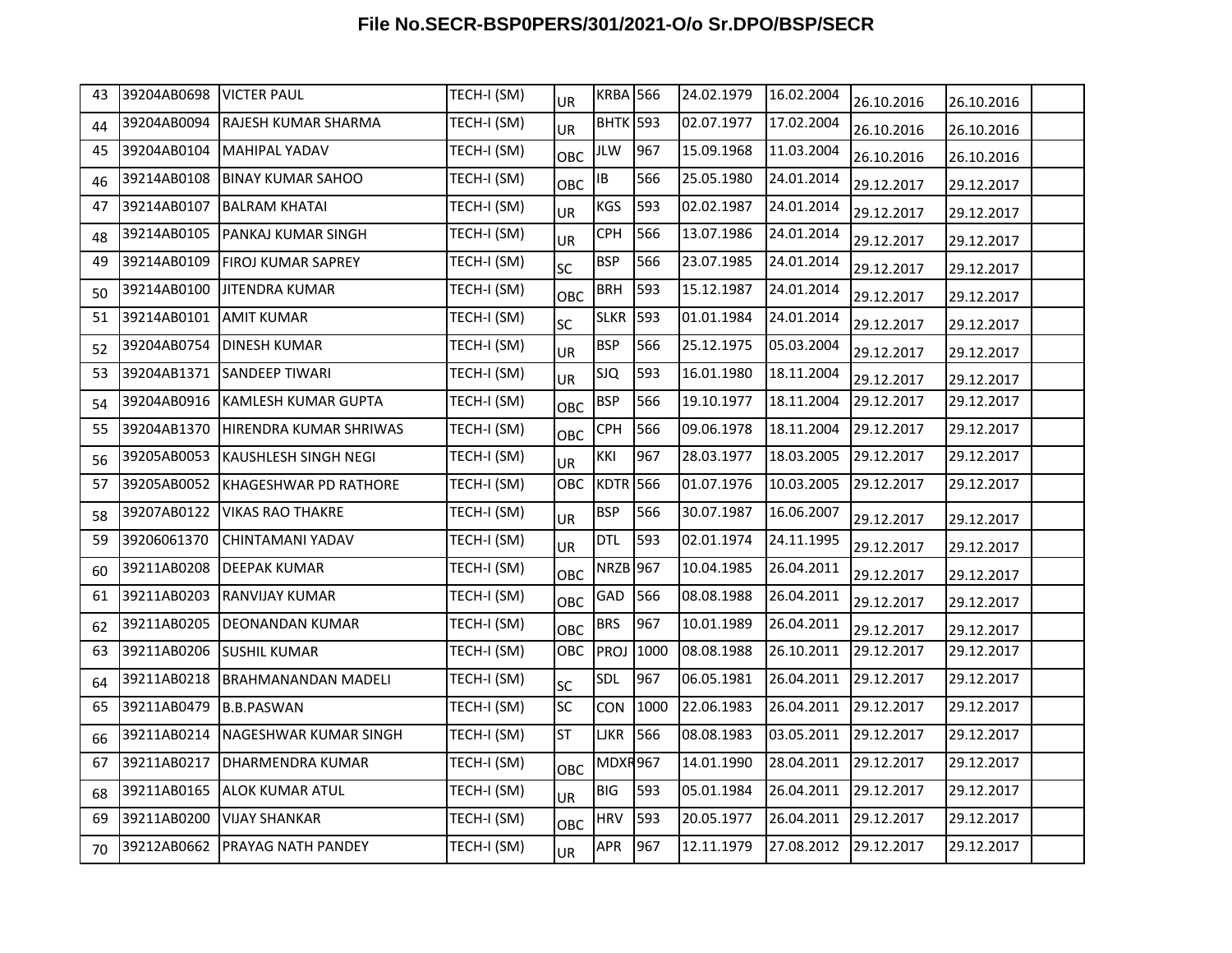| 71 | 39212AB0675 RAJMANI |                             | TECH-I (SM) | <b>UR</b> | <b>BSP</b>   | 566  | 11.07.1981 | 12.08.2012 | 29.12.2017 | 29.12.2017 |            |
|----|---------------------|-----------------------------|-------------|-----------|--------------|------|------------|------------|------------|------------|------------|
| 72 | 39212AB0672         | <b>BISHNU PRASAD GUPTA</b>  | TECH-I (SM) | OBC       | KGB          | 593  | 11.10.1977 | 27.08.2012 | 29.12.2017 | 29.12.2017 |            |
| 73 | 39212AB0663         | <b>JAGESHWAR</b>            | TECH-I (SM) | <b>UR</b> | <b>BJRI</b>  | 593  | 10.07.1987 | 27.08.2012 | 29.12.2017 | 29.12.2017 |            |
| 74 | 39212AB0660         | <b>ARVIND KUMAR</b>         | TECH-I (SM) | OBC       | <b>BJRI</b>  | 593  | 16.01.1989 | 27.08.2012 | 29.12.2017 | 29.12.2017 |            |
| 75 | 410771839           | <b>MAYANK SHARMA</b>        | TECH-I (SM) | <b>UR</b> | GGT          | 967  | 01.07.1994 | 29.10.2013 | 10.11.2020 | 10.11.2020 | <b>DRQ</b> |
| 76 | 410769730           | <b>K.CHETAN</b>             | TECH-I (SM) | UR        | <b>BSP</b>   | 566  | 02.05.1981 | 28.02.2014 | 12.11.2020 | 12.11.2020 | <b>DRQ</b> |
| 77 |                     | 39204AB0697 DHURU SINGH     | TECH-I (SM) | <b>ST</b> | GAD          | 566  | 03.07.1977 | 09.02.2004 | 28.12.2020 | 28.12.2020 |            |
| 78 |                     | 27621003326 SUNIL PRASAD    | TECH-I (SM) | <b>ST</b> | <b>VKR</b>   | 593  | 15.11.1981 | 20.12.2012 | 28.12.2020 | 28.12.2020 |            |
| 79 | 39208AE0055         | LALIT KUMAR PATHAK          | TECH-I (SM) | UR        | PND          | 593  | 20.08.1976 | 02.04.2008 | 28.12.2020 | 28.12.2020 |            |
| 80 | 39207AC0177         | <b>SHIV SHANKAR PANDEY</b>  | TECH-I (SM) | UR        | CON          | 1000 | 15.07.1973 | 13.06.2007 | 28.12.2020 | 28.12.2020 |            |
| 81 | 39209615489         | <b>DHIRENRA KR MISHRA</b>   | TECH-I (SM) | UR        | <b>BRS</b>   | 967  | 05.07.1970 | 29.02.1996 | 09.06.2021 | 09.06.2021 |            |
| 82 | 39215AB0932         | <b>BATESHWAR KUMAR</b>      | TECH-I (SM) | OBC RIG   |              | 566  | 15.06.1984 | 04.05.2015 | 09.06.2021 | 09.06.2021 |            |
| 83 | 39215AB0931         | <b>VINOD KUMAR</b>          | TECH-I (SM) | OBC       | <b>JRM</b>   | 566  | 16.12.1993 | 04.05.2015 | 09.06.2021 | 09.06.2021 |            |
| 84 | 39215AB0930         | <b>ALOK KUMAR</b>           | TECH-I (SM) | UR        | <b>NIA</b>   | 566  | 01.07.1990 | 04.05.2015 | 09.06.2021 | 09.06.2021 |            |
| 85 | 39207954426         | <b>SMT. CHAMPA BAI</b>      | TECH-I (SM) | OBC RIG   |              | 566  | 25.06.1964 | 08.09.1997 | 09.06.2021 | 09.06.2021 |            |
| 86 | 39207955479         | TIRIT RAM GOND              | TECH-I (SM) | ST        | CPH          | 566  | 06.02.1974 | 15.11.2011 | 09.06.2021 | 09.06.2021 |            |
| 87 | 39209772583         | <b>SRI PEEK LAL SIDAR</b>   | TECH-I (SM) | <b>ST</b> | <b>SKT</b>   | 566  | 04.09.1976 | 15.11.2011 | 09.06.2021 | 09.06.2021 |            |
| 88 | 39209775444         | <b>B.SRIKANT</b>            | TECH-I (SM) | SC        | <b>BRJN</b>  | 566  | 30.01.1978 | 04.02.2003 | 09.06.2021 | 09.06.2021 |            |
| 89 | 39209775130         | RAJBAHOR BAIGA              | TECH-I (SM) | ST        | <b>BSP</b>   | 566  | 17.08.1975 | 24.01.2003 | 09.06.2021 | 09.06.2021 |            |
| 90 | 39202276318         | <b>AMBIKA PRASAD PANDEY</b> | TECH-I (SM) | UR        | <b>USL</b>   | 593  | 15.12.1972 | 26.07.1997 | 09.06.2021 | 09.06.2021 |            |
| 91 | 39209772595         | RAM PRASAD YADAV            | TECH-I (SM) | OBC BSP   |              | 566  | 03.05.1965 | 29.01.2002 | 09.06.2021 | 09.06.2021 |            |
| 92 | 39207955777         | <b>SANTOSH KUMAR</b>        | TECH-I (SM) |           | OBC KRBA 566 |      | 05.06.1974 | 22.03.2002 | 09.06.2021 | 09.06.2021 |            |
| 93 | 39207954852         | SRI DHANMALI YADAV          | TECH-I (SM) | OBC RIG   |              | 566  | 01.07.1976 | 29.12.1999 | 09.06.2021 | 09.06.2021 |            |
| 94 | 39209775596         | <b>ANURADH PURI</b>         | TECH-I (SM) | UR        | <b>JLW</b>   | 967  | 03.02.1963 | 17.01.2003 | 09.06.2021 | 09.06.2021 |            |
| 95 | 39209776333         | K.RAMANA                    | TECH-I (SM) | OBC BSP   |              | 566  | 26.01.1977 | 14.03.2003 | 09.06.2021 | 09.06.2021 |            |
| 96 | 39207954542         | LAXMI NARAYAN YADAV         | TECH-I (SM) | OBC CPH   |              | 566  | 15.03.1979 | 04.11.1997 | 09.06.2021 | 09.06.2021 |            |
| 97 | 39207954920         | SMT. REKHA NAMDEO           | TECH-I (SM) | OBC BSP   |              | 566  | 30.06.1973 | 11.12.1999 | 09.06.2021 | 09.06.2021 |            |
| 98 | 39209776412         | <b>GOVIND RAO MAHANTI</b>   | TECH-I (SM) | UR BSP    |              | 566  | 14.03.1977 | 04.04.2003 | 09.06.2021 | 09.06.2021 |            |